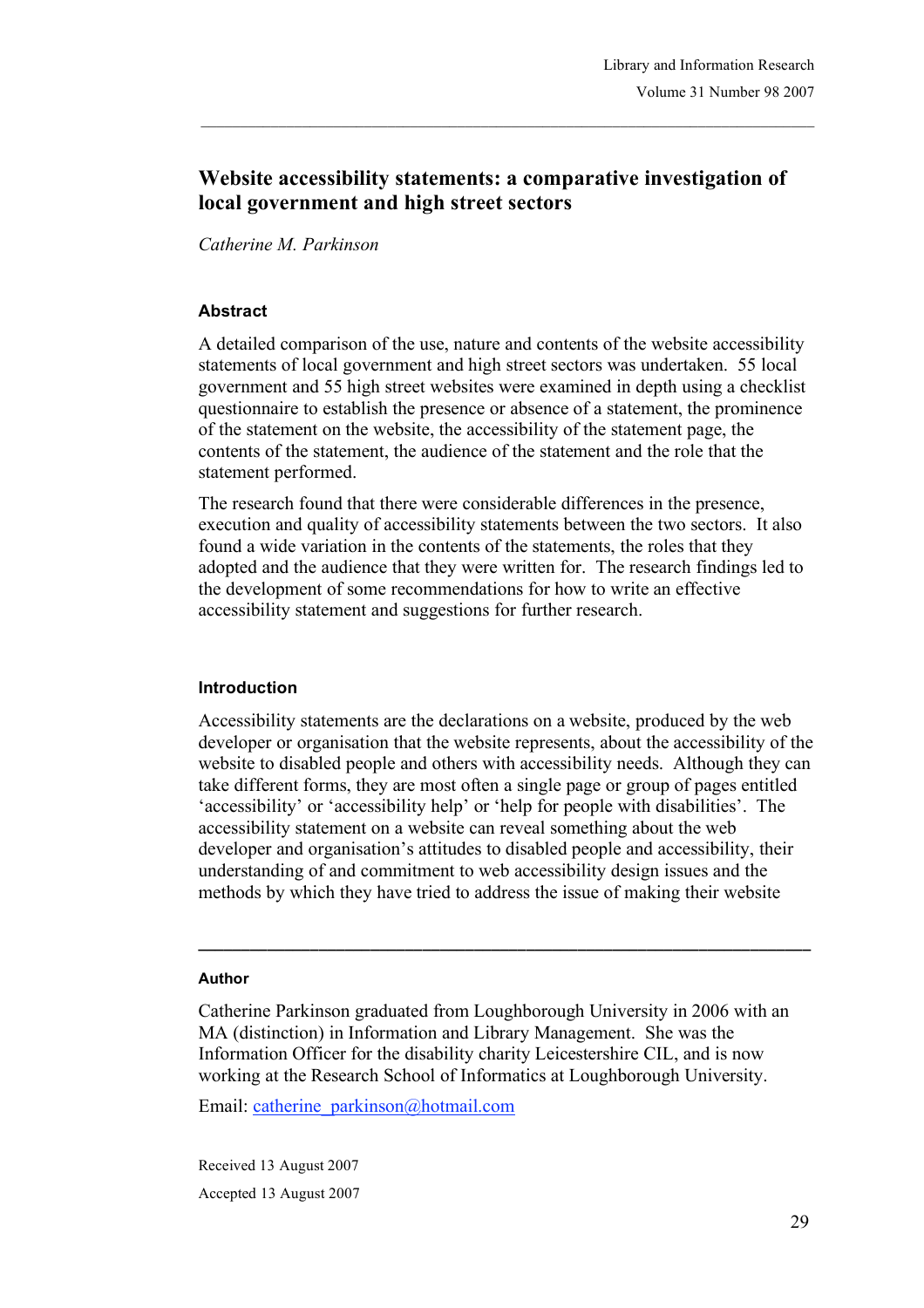accessible. Accessibility statements can provide the opportunity for the web developer or organisation to offer practical help to people who may encounter barriers in using the website; they can become an important tool to aid effective use of the site and a further means of making a website more accessible.

This research study focused on a detailed, comparative analysis of two samples of accessibility statements. Samples were taken from the websites of local government organisations and also from 'high street' organisations, which included retail and financial websites. The choice of these two samples offered an interesting opportunity for comparison of website accessibility statements in the public and private sectors. Both of these sectors have obligations under the Disability Discrimination Act Part 3: Goods, Facilities and Services (Great Britain, 1995) to make their websites accessible, and both make their services available online - local government sites offer the opportunity to conduct essential transactions online and high street sites offer online shopping and banking opportunities. The study aimed to examine and compare the website accessibility statements of these two sectors in order to better understand current practice and usage, generate recommendations for best practice and raise issues and questions about accessibility statements that further research could address.

# **Methodology**

The methodology chosen to examine the accessibility statements was the application of a checklist of questions to a large sample of statements from the websites of UK local government and high street organisations. Quantitative and some qualitative data were gathered and used to reveal information about the nature, content, purpose, audience and execution of the statements, and were also used for a cross-sector comparison.

The selected method had some particular benefits:

- A large survey was a convenient way to find out what website developers and organisations in different sectors were doing with their accessibility statements and offered the opportunity to develop some generalisations about trends.
- A checklist was an easy way to gather a large amount of data to answer multiple issues about statements and was a way of being very precise about the information gathered.
- It was possible with quantitative data to make direct comparisons between sectors.
- The statements were easily available for study. This was an important advantage for a short research project.
- Johnson and Ruppert (2001), had attempted a similar study, but at a lesser depth and with no analysis, and it seemed to be an interesting methodology to develop.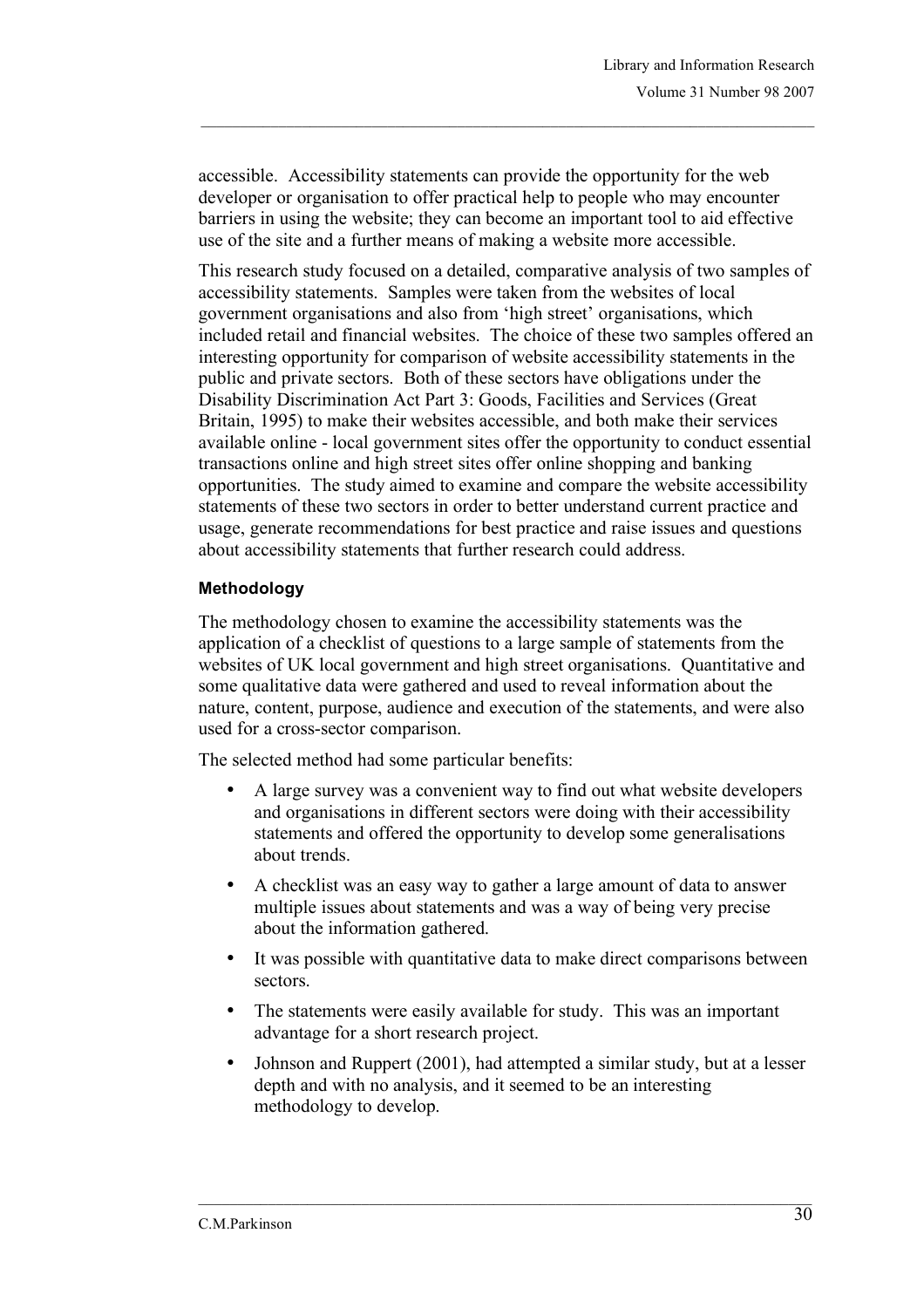• The methodology offered some opportunity for comparison with previous research, as quantitative data (e.g. number of statements in a sample of websites) had been gathered in previous studies.

# **Checklist development**

The questions that formed the checklist were developed after two exercises. The first was an analysis of the contents of some sample accessibility statements. The accessibility statements that were used for content analysis can be found in Table 1. The second was the development of questions based on the issues raised in the literature on accessibility statements and in a joint proposal made by the University of Dundee and Loughborough University for research into accessibility statements<sup>1</sup>

| Organisation             | <b>URL</b>                                                              |
|--------------------------|-------------------------------------------------------------------------|
| Sainsbury's<br>Bank      | http://www.sainsburysbank.co.uk/savings/info accessibility.shtml        |
| <b>Barclays Bank</b>     | http://www.barclays.co.uk/accessibility/                                |
| Dulux                    | http://www.dulux.co.uk/webapp/wcs/stores/servlet/DuluxAccessi           |
|                          | bilityStatementView?storeId=10752&catalogId=10051&langId=-<br><u> 1</u> |
| <b>Ernest Jones</b>      | http://www.ernestjones.co.uk/webapp/wcs/stores/servlet/ernest           |
|                          | jones/accessibility.jsp                                                 |
| Visit Britain            | http://www.visitbritain.com/VB3-en/footer/accessibility.aspx            |
| Lastminute.com           | http://www.lastminute.com/site/help/accessibility-statement.html        |
| Newcastle<br>University  | http://www.ncl.ac.uk/legal/accessibility.html                           |
| Salford<br>University    | http://www.salford.ac.uk/help/                                          |
| London                   | http://www.harrow.gov.uk/ccm/content/council-and-                       |
| Borough of<br>Harrow     | democracy/accessibility.en                                              |
| Herefordshire<br>Council | http://www.herefordshire.gov.uk/accessibility.asp                       |

 $1$  Research based on the original joint proposal by the Digital Media Access Group from the University of Dundee has since been published. It offers related data for useful comparison with this study, and provides additional research into the use of accessibility statements by disabled and older people (Sloan et al, 2006).

-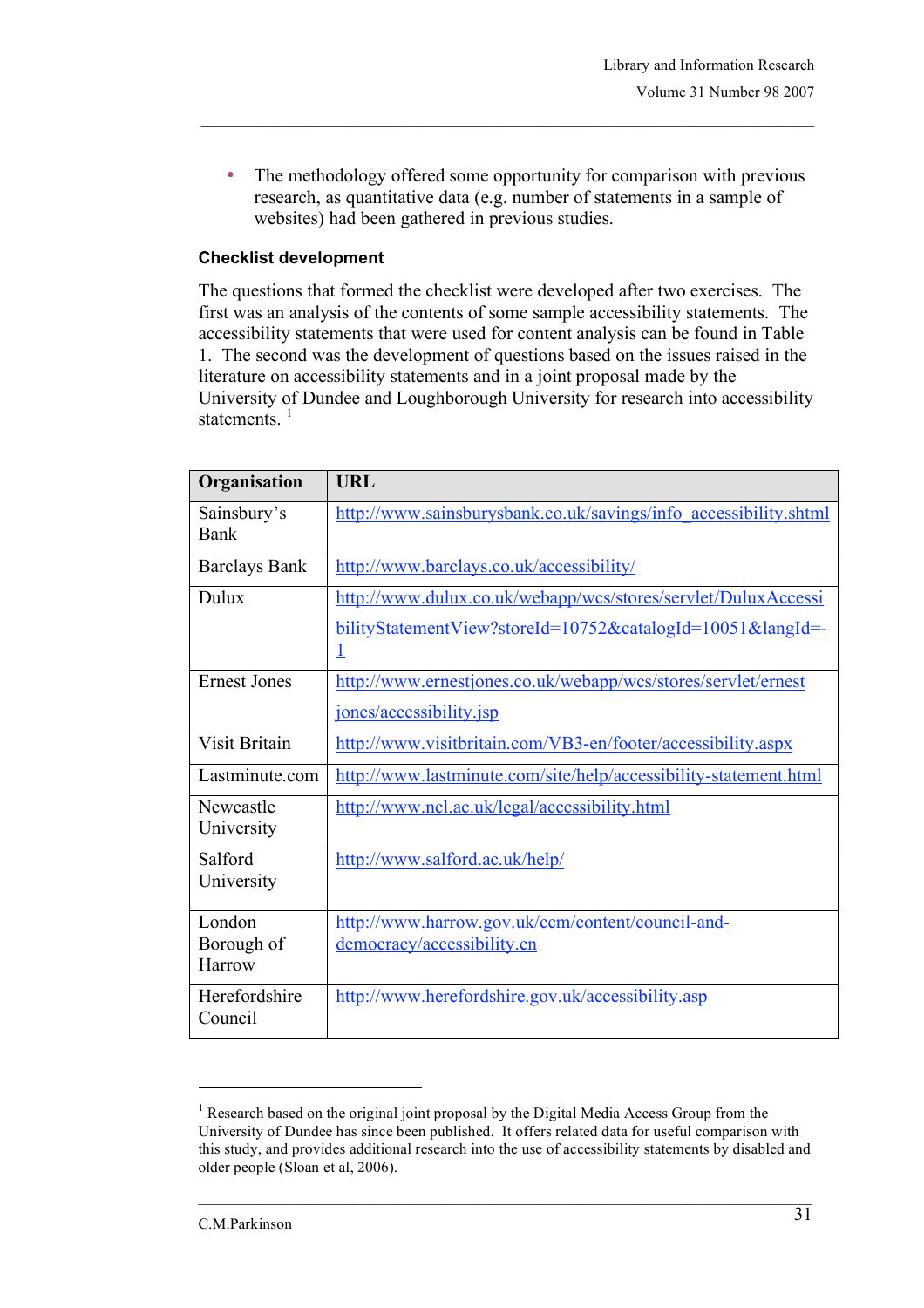# **Table 1: Sample accessibility statements used for content analysis**

A series of questions, many of them open, were placed into an empty answer table that resembled the data gathering table produced by Johnson and Ruppert (2001). The questions were piloted with six accessibility statements from the local government and high street sectors. The pilot demonstrated that the questions were appropriate, but the method of data collection was too open-ended, required too much personal judgement from the data collector, involved considerable amounts of writing and would have created difficulties with data analysis. As a result of this pilot the checklist was re-designed. More of the questions became closed, and the answers became options that could be chosen. This structured checklist was piloted again on six further statements from both sectors. Data collection using the second checklist was found to be much more efficient. At this stage, additional questions were added to the checklist, to avoid unnecessary note making in the 'comments' section at the end, and some questions that were impossible to answer (e.g. 'Has correct structural coding been used for headings, paragraphs and lists, enabling screen readers to make sense of the page?' which could not be answered because it was impossible to view the source code in many instances) were removed. The final, revised checklist was given to another person to test on a sample statement, and comparisons were made with the author's results. It was found that there was little room for subjective differences in response.

# **The sample**

A sample of 55 local government and 55 high street organisations was chosen to study, to provide a sufficient amount of data to identify trends, similarities and differences between sectors. Local government websites were selected from Tagish Essential Directory of UK Information Sources: County District and Borough Council Websites (Tagish, 2006), and high street websites were selected from British Companies: High Street Stores (n.d.). A random sample of websites from each list was generated using the online tool 'research randomizer' (Urbaniak and Plous, 2006). The checklist was applied to the first 55 sites in each randomised list.

# **Research findings**

### **The presence or absence of a statement**

The research uncovered a striking difference between the two sectors in the initial question of whether or not the websites had an accessibility statement. 80% of local government sites in the sample had an accessibility statement in comparison with only 20% of high street sites. These findings can be compared with the results of previous research. Petrie, Badani and Bhalla (2005), found even lower results for accessibility statement or logo presence in the e-commerce (4%) and financial (12%) sector, which is directly comparable with the high street sample in this study. They found some clustering of statements amongst certain groups of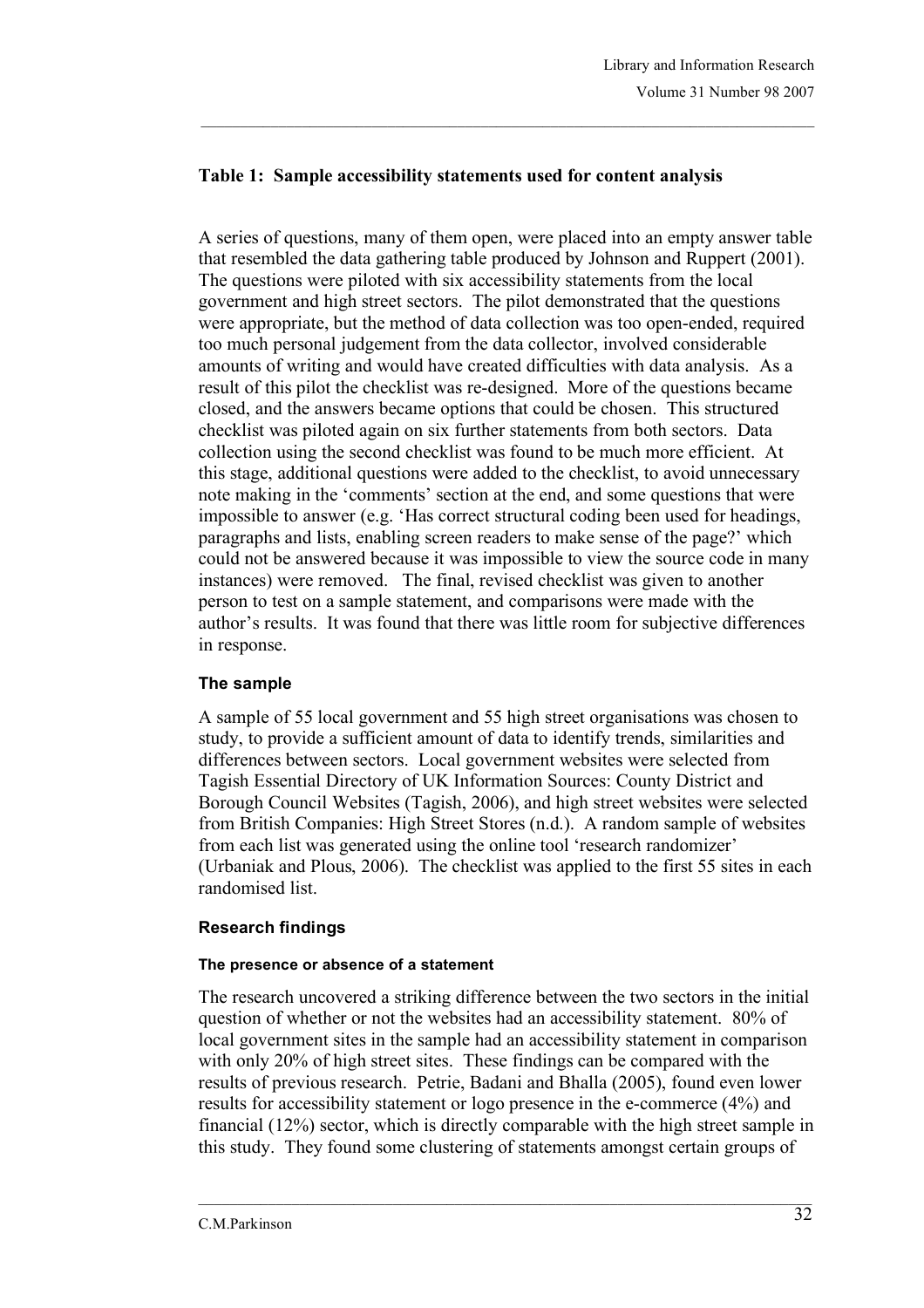organisations, especially department stores and banks. This study found similar clustering of accessibility statements in bank websites - 5/6 (83%) of bank websites in the sample had statements, and 1/1 of jewellery websites in the sample had statements. Informal investigation in the development of the study also found many other high street jewellers' websites with accessibility statements. Apart from the clustering of jewellery retailers, this study found low accessibility statement presence for retail stores overall, replicating the low figures for ecommerce in Petrie, Badani and Bhalla's research (Petrie, Badani and Bhalla, 2005). The lowest accessibility statement presence in this study was amongst clothing retailers (1/9) and department stores (1/9).

There was no clear evidence of clustering within the local government sector and there were no particular features connected with the 20% of local government organisations that did not have an accessibility statement. They were distributed across Britain, and were both small and large authorities (including three city councils; Newcastle, Carlisle and Lincoln). In fact, a small local authority website (Clackmannanshire Council) has recently received praise for high standards in the SOCITM Better Connected report (Champion, 2006), and despite its small budget it has an accessibility statement.

Data in all following sections is taken from the 80% of local government websites and 20% of high street websites that had an accessibility statement.

### **How the accessibility statements were found**

In the literature on how to write accessibility statements, a key feature of good practice that is mentioned is the importance of making the statement easy to locate. Many authors (Burgstahler, 2006; Gibson, 2004; Pilgrim, 2002), recommend placing an accessibility statement either on the homepage, or with clear links from the homepage. Good, clear signposting of the accessibility statement is particularly important because of the accessibility needs of the intended audience of the statement. This section of the checklist looked at the positioning, text size, colour contrast and choice of words for the link to the accessibility statement in order to find out how easy it was to find the accessibility statement.

Poor results in this section were found particularly in the high street sector. They had fewer links from the homepage to the accessibility statement than the local government sector, with only 73% offering a homepage link in comparison with 91% of local government websites. 50% of the high street sector's links to the accessibility statement had a smaller text size than the rest of the text on the page, 50% had poor colour contrast, and placement of the link was at the bottom of the page more often, in 74% of cases, making the link less prominent. However, some local government sites also performed badly in this area, as nearly 20% of their homepage links were in smaller text than the rest of the page and 25% of their homepage links had poor colour contrast between text and background. These results have serious implications for people who may benefit from the accessibility information; they may not be able to find the statement as a result of this poor signposting and lack of consideration of their accessibility needs.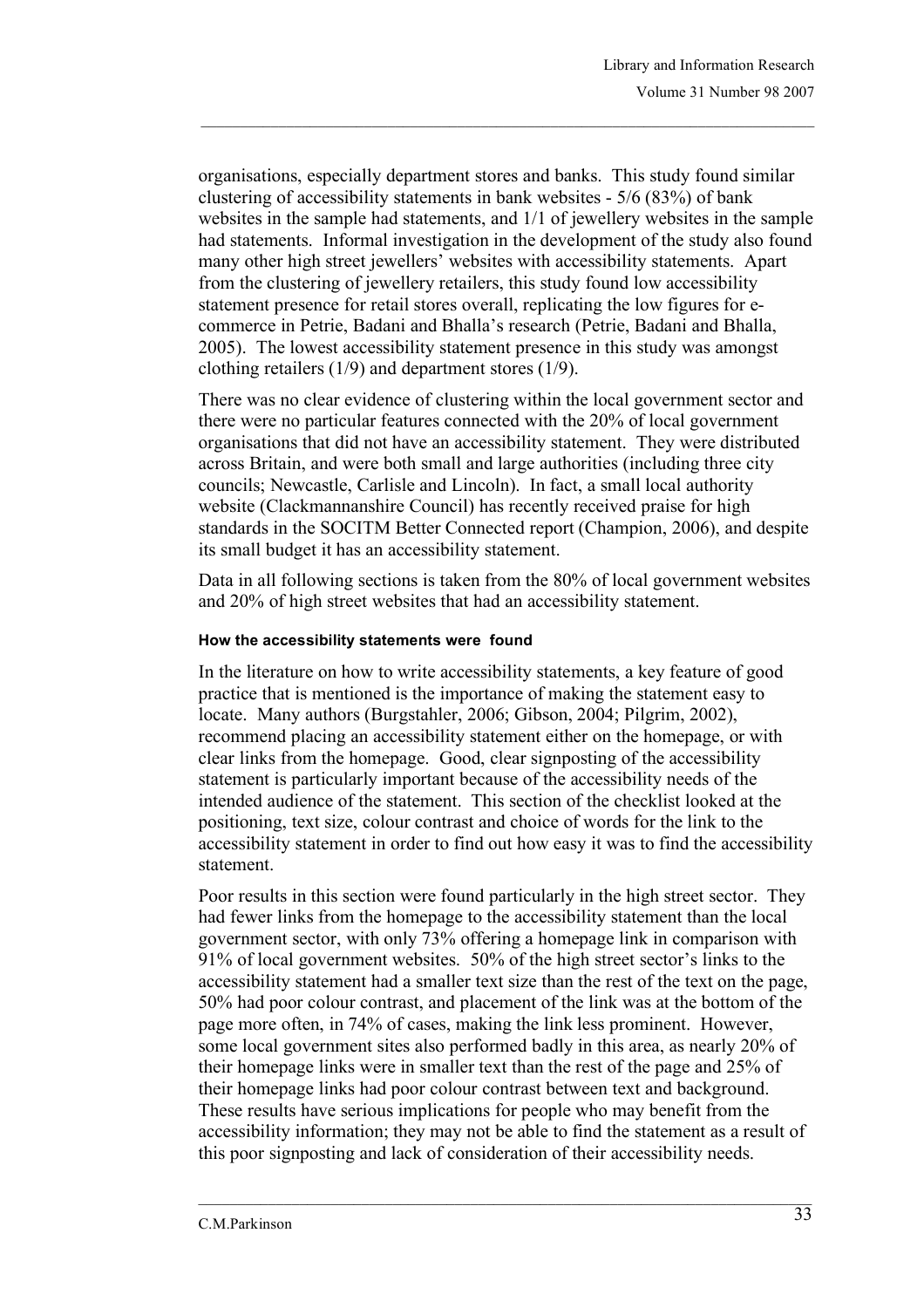Nearly 10% of local government and nearly 30% of high street organisations expected the user to search for the accessibility statement on their website, as they buried it within the site without a homepage link and often failed to make it accessible through the sitemap or search facility. Searching for these statements was difficult for a researcher who was committed to finding them, but would be even more difficult for a user with access needs who may already be having difficulty in navigating around the site (without the benefit of the accessibility information!).

In both the local government and the high street websites, the most frequently chosen word for the link to the statement was 'accessibility', with 73% of local government and 87% of high street websites choosing this word. 'Access' or 'accessibility' also featured in many of the other links: 'access for all' in the high street, and 'access options', 'accessibility policy', 'site accessibility', and 'accessibility options' in local government (total 13% for high street and 12% for local government). This means that 'accessibility' or a derivative was used in 100% of the high street links and in 85% of local government links. 'Help' was also used in 10% of local government cases, e.g. 'help' or 'help about our website'. Alternative phrases for links included 'accessibility help' and 'services for people with disabilities'.

The word chosen for the link to the statement should have relevance to those who would benefit from it, and a mention of disability in the link may prevent many of those potential beneficiaries who "would not consider themselves to be disabled" (AccEase Ltd, 2005, 3), from clicking it.

The concept of access or accessibility, that was so favoured by the high street sector, may have little meaning for many website users, apart from people who are aware of the terminology of disability politics and those involved in webdesign. The connection between 'help' and accessibility in the minds of users of websites may need further investigation, as this was an alternative that was used in the local government sector.

# **The accessibility of the statement page**

This study conducted some simple manual accessibility tests on the statement page, to identify the two sectors' performance on some of the WAI's 'quick tips to make accessible websites' (Web Accessibility Initiative, 2006). All of the elements are fairly straightforward to produce in practice and can make a considerable difference to the user. The checklist looked at the presence of alt tags that describe the function of images on the accessibility statement page, whether a text equivalent was provided for every non-text element on the page, whether any hypertext link made sense out of context, whether there was good colour contrast between text and background and whether relative font sizes and colours had been used that could be adjusted by the user. The research showed that the local government websites performed comparatively well on all of these tests. This supports previous research into the relative website accessibility of different sectors that shows that government sites tend to perform better in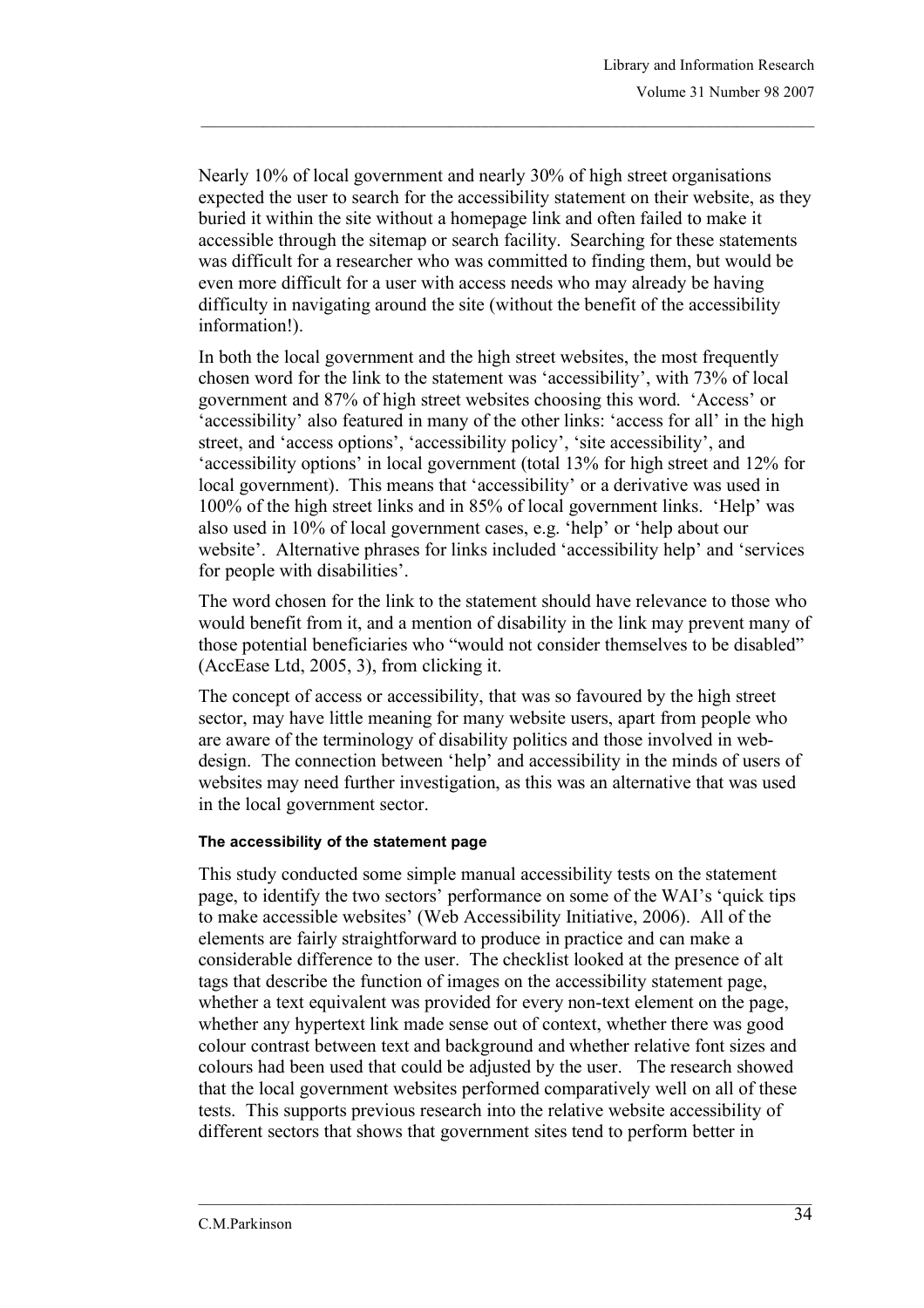accessibility evaluations than retail sites (e.g. Jackson-Sanborn, Odess-Harnish and Warren, 2002).

# **Content of the statement page**

There are several sources of advice on what to include in an accessibility statement. This advice can be found, for example, in PAS 78 (British Standards Institution, 2006), Burgstahler (2006), Chavan and Steins (2003), Clark (2002), Gibson (2004), Hochheiser and Shneiderman (2001), Pilgrim (2002), Lemon (2005), Phipps et al (2004) and Providenti (2005). Although there is some variation in advice on content, there are several key elements to an accessibility statement that are recommended by many writers. These elements are:

- A statement of assurance / commitment to accessibility.
- An outline of the accessibility features of the site.
- A mention of access keys.
- A statement about web standards compliance.
- An explanation of access problems with a commitment to resolve the issues.
- The details of how to contact the webmaster if problems are encountered.
- Information on how to change the browser settings e.g. text size or colours.
- Links to external tools that may be of assistance.

The research showed that many of the accessibility statements in both local government and high street sectors failed to include these core aspects of a good statement. Only one local government statement (Slough Borough Council) and none of the high street statements included all of these elements. Several local government statements came close, omitting only one element (Cornwall County Council, Newport City Council, Cotswold District Council, Crewe and Nantwich Borough Council, London Borough of Havering, Aberdeenshire Council, Wiltshire County Council), but no high street statements came similarly close. The most comprehensive was HSamuel's accessibility statement, which had five of the core elements. Several high street statements included only one of these key elements (e.g. MFI Homeworks, HSBC Bank).

There was a striking lack of uniformity in the accessibility statements that were studied. Very few of the statements had all of the possible elements presented in a useful way. Observing the data for the statements in both sectors, the number of elements within each statement ranged from a minimalist 3 (e.g. MFI Homeworks, Lancaster City Council) to a comprehensive 13 (e.g. HSamuel, Cotswold District Council).

### **Audience, language and the social model of disability**

In this study, data was gathered about the audience that the accessibility statements were written for: who the organisations were addressing in their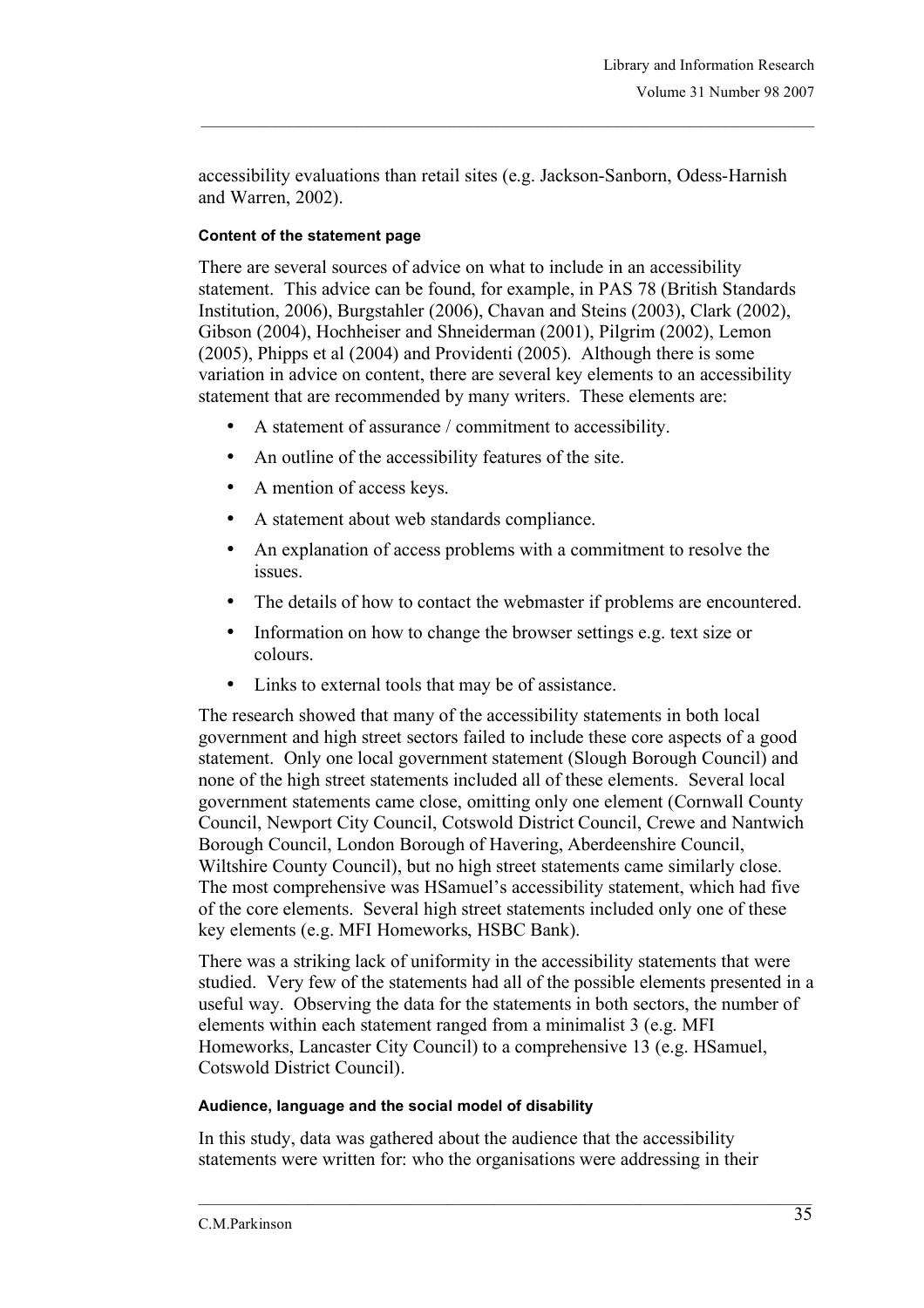statements and which people were mentioned in the statements as recipients of the information. The results were revealing about the concepts that are held about this issue. Even though many people are affected by access needs, including older people, people with situational limitations, for example, people using alternative web-access equipment (Thatcher et al, 2002, 8), and those who would not consider themselves disabled (AccEase Ltd, 2005, 3), the results show that 45% of high street statements referred to disabled people as the recipients of the information. In contrast, only 27% of local government statements did the same.

When mentioning individual impairments, there was a heavy emphasis upon visual impairment in the accessibility statements of both sectors, with mention of dexterity issues (e.g. difficulties using a mouse) a common second impairment in the local government statements. Those who use British Sign Language (BSL) and people with cognitive impairments were rarely mentioned. Few accessibility statements mentioned the use of Plain English, despite the fact that its use would assist people with cognitive impairments and hearing impairments or BSL users to access the site.

A broad range of other recipients were mentioned by local government statements, showing awareness that accessibility issues can affect users of handheld devices and those experiencing situational rather than personal accessibility problems (Thatcher et al, 2002, 13). High street statements showed less awareness of this. Local government statements also mentioned a surprisingly wide audience of other people, including those who would not have need for an accessibility statement (the young, parents, those who need translation services). These results demonstrate that there is some confusion amongst writers of statements about the role of an accessibility statement.

The language used to speak about disabled people in the statements in both sectors is revealing about the levels of awareness of the Social Model of Disability, which recommends the use of 'disabled people' rather than 'people with disabilities' (Playforth, 2003, 8). Surprisingly, the high street sector performed better in this respect; local government statements consistently used 'people with disabilities'. Use of this phrase may alienate the proportion of disabled people who are aware of disability politics and social model terminology.

The best statements, however, did not mention 'disabled people' at all or any other audience. They simply mentioned the barriers to access on the site and offered help on how to overcome them. This is in line with social model theory, where emphasis is on removal of barriers in the external world rather than on the impairment of the individual as the problem (Tregaskis, 2002, 460). Many examples of this type of treatment were in the local government sector.

### **Types and roles of statements**

An analysis of the data for the statements as whole units, and observation of the tone and style of the statements led to the categorisation of the statements in this sample into several functional types. These types were:

User centered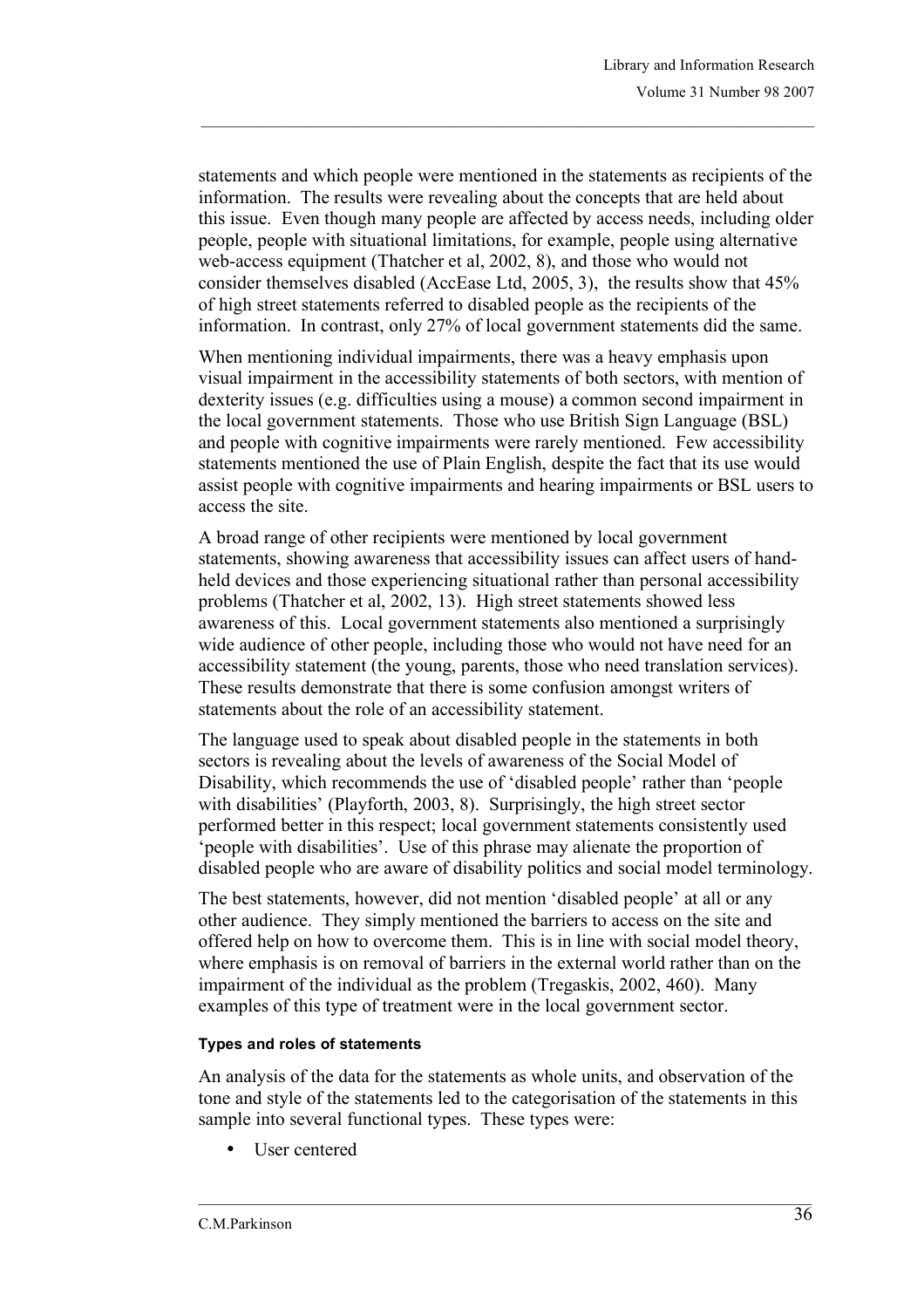- Declarative
- **Specialist**
- Minimal
- Mixed

The first, 'user-centered' were statements that emphasised practical instructions over policy and focused on problem-solving for the user. 32% of local government and 37% of high street statements fitted this category. The second, 'declarative' were statements that made announcements about the site's accessibility, without instructions. They either had a policy focus or used the statement as a way of gaining credit for accessibility work done. 27% of high street and 14% of local government were declarative. The third, 'specialist' were statements that contained only material that was unintelligible to those unaware of web-design vocabulary, seemingly aimed at other web-designers. Only a small proportion of local government statements and no high street statements were specialist. The fourth, 'minimal' were statements that were brief, addressing few elements. 3% of high street and 18% of local government statements were minimal. The final category, 'mixed' were statements that attempted to take on multiple roles, including combined roles of practical help, policy, disclaimers and others. 34% of local government and 27% of high street statements were mixed use.

These figures and observations of the use of statements show that the majority of the statements (68% of local government and 63% of high street) were written in a way that were not essentially user-centered. This research demonstrates that organisations are clearly using accessibility statements for many purposes other than to provide the user with instructions. The large figures for mixed use statements also demonstrate that many organisations do not decide to use their statements for one particular function, but for many; they are trying to be 'all things to all people'.

Detailed observation of the content of the statements in the sample showed that the high street statements had more declarations of assurance or commitment to accessibility, but fewer practical instructions. Many of these statements were being used to announce excellence in disability service without taking the opportunity to offer any accessibility support. Local government statements were used more often for practical instructions than the high street statements. The local government sector also used accessibility statements more for announcements about their compliance with the Web Content Accessibility Guidelines (WCAG) developed by the Web Accessibility Initiative, a body of the World Wide Web Consortium (W3C) than high street organisations. When the high street accessibility statements mentioned the W3C, this tended to be to associate themselves with the organisation rather than to state their compliance with the accessibility guidelines.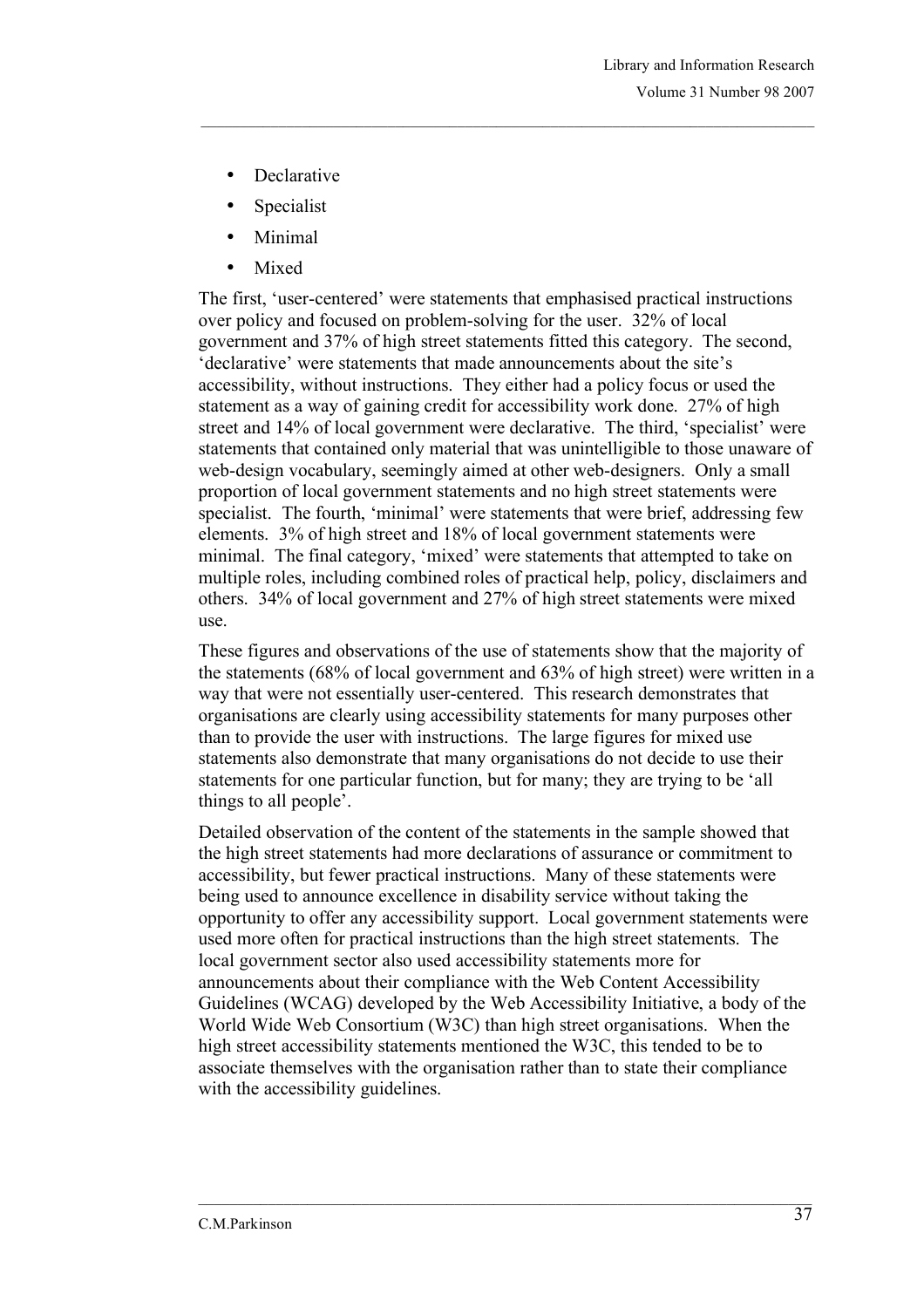# **Conclusions**

### **Summary of sector comparison**

This research aimed to examine and compare the website accessibility statements of local government and high street organisations. Considerable difference was found between the two sectors, in whether they had accessibility statements or not, their contents, and the effectiveness of their delivery. The comparisons can be summarised as follows:

### **High street sector**

- The high street sector appears to be less proactive in considering disability accessibility issues than the local government sector. There appears to be less of a culture of accessibility in the high street sector.
- They had fewer accessibility statements; only a small percentage of tested sites had accessibility statements.
- Many of the high street websites that did have accessibility statements made them difficult to find.
- There were more accessibility difficulties with the statements from this sector.
- There were more poorly executed statements in this sector (e.g. thin statements missing important elements).
- Few high street statements mentioned web standards or WACG and their level of compliance with these guidelines.
- All high street statements failed to mention user testing of their sites.
- They failed to take the opportunity to provide practical help. A large proportion failed to mention changing browser settings or access keys.
- Many failed to provide an option for feedback and most failed to acknowledge current accessibility problems with the site.
- The statements were more often used as a way of declaring their commitment / intentions and affiliations with disability organisations whilst often lacking enough practical help.
- They had more of an emphasis on making 'special' arrangements for disabled people.
- They often put their web accessibility information into a suite of pages about general service accessibility. Grouping their information about accessibility together is useful and could be something that the local government sector could learn from.

### **Local government sector**

There appears to be more of a culture of recognising disability accessibility issues in the local government sector.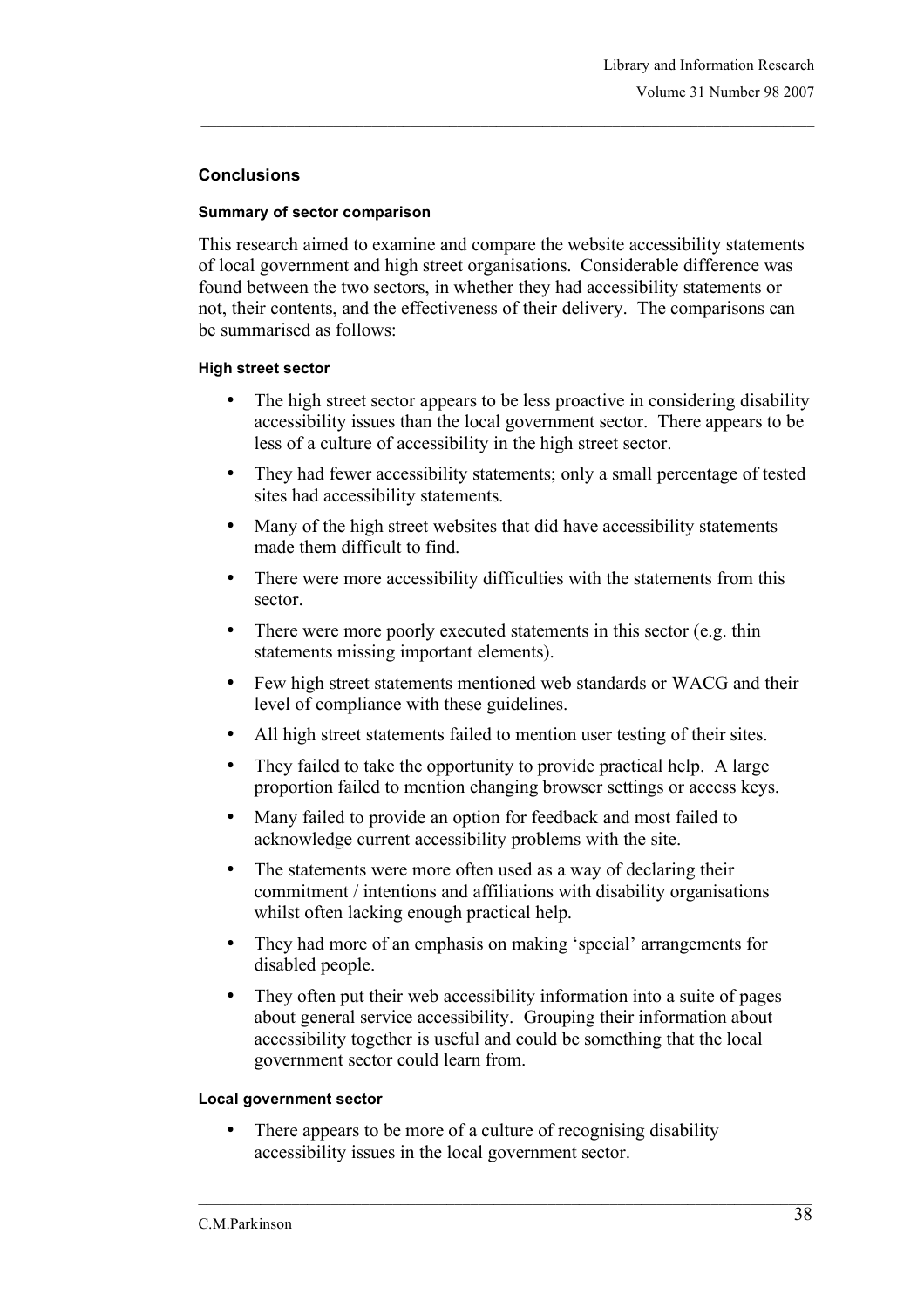- There were many more accessibility statements in the local government sample.
- They were better at highlighting the existence of the statement on their websites
- The statements from this sector were more accessible.
- More of the statements from this sector were comprehensive, containing more of the 'essential elements' recommended by writers of advice.
- There was more practical help in these statements. Many of them mentioned access keys and a large proportion mentioned changing browser settings.
- However, most local government sites failed to mention user testing.
- Most failed to mention any links with disability organisations.
- Most failed to acknowledge current accessibility problems with the website.

# **Recommendations for a good accessibility statement**

The following recommendations are synthesised from the advice provided in the literature on accessibility statements and analysis of the best and worst statements in the samples that were studied. Further research could test these recommendations against possible users of accessibility statements, to see if they do provide an effective accessibility statement.

### **Access**

- Ensure that the statement is clearly signposted, with links from every page, especially the homepage.
- Make the links to this statement clear and apparent. Put them at the top of the page, with clear colour contrast and good size.
- Use a practical, solution-orientated phrase for the link. Avoid 'disability' and 'accessibility'. Consider a "how to" phrase instead.
- Make your statement page accessible. Remember to make the rest of your site accessible too – people will be using the whole site, not just the accessibility statement.

# **Content**

- Include, if you want to, a statement about how important accessibility is to your company. But do not just leave it at that. Include as a minimum:
- Practical instructions about how to use the accessibility features on the site, including access keys, browser changes and instructions on how to navigate around the site;
- Information and links to tools that can help the user to get the most from the site;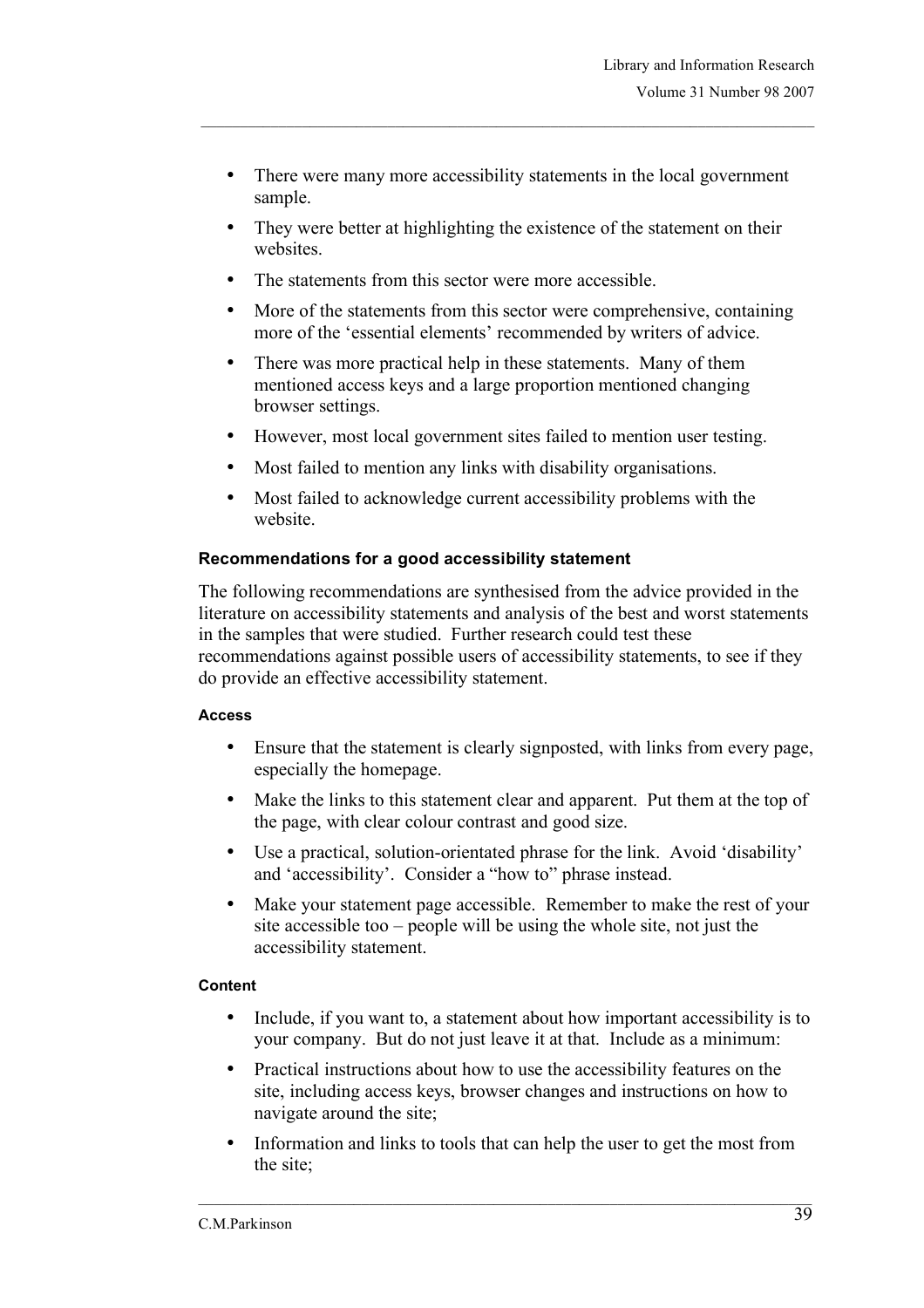- An acknowledgement of current accessibility problems with the site and an explanation of how users can access the content in an alternative way;
- Contact details that connect directly with the webmaster rather than a general customer service point. Encourage users to report accessibility difficulties with the site and include a commitment to resolving these difficulties;
- Details of compliance with guidelines (but explain the meanings of this clearly and do not make this the first thing that you mention).
- Avoid writing about what you have done to make the site accessible. Instead focus on the solutions for the user.
- Do not include extra, irrelevant material (such as opening hours) in the statement.

# **Audience, language and style**

- Write the statement for the user of the website, not for other web designers or policy makers.
- Write the statement for a broad audience base, including older people. Avoid writing just for disabled people.
- Remember that access issues cover a broad spectrum of areas do not only write for visually impaired people or people who cannot use a mouse.
- Keep it really simple use simple language and plain English.
- Avoid specialist terminology at all costs something that you consider easy to understand may not mean anything to the reader.
- Write it directly to the user who is facing accessibility difficulties with your website. Use phrases like "if you want to make the text bigger …" "if you need to listen to the text…" rather than "changing browser settings."
- If you need to write about people with impairments, use "disabled people" rather than "people with disabilities" or "the disabled" - this is in line with the Social Model of Disability.

### **Presentation**

- Avoid one really long paragraph for your statement. Divide the text into clearly headed paragraphs. Make sure that each paragraph contains only one idea.
- Use visual clues or pictograms for each paragraph for easy identification of the contents by users with reading or concentration difficulties.
- Put practical instructions first and make them the main focus on the page. Sideline other information by putting it in a separate section on the page, or by creating a link for further information.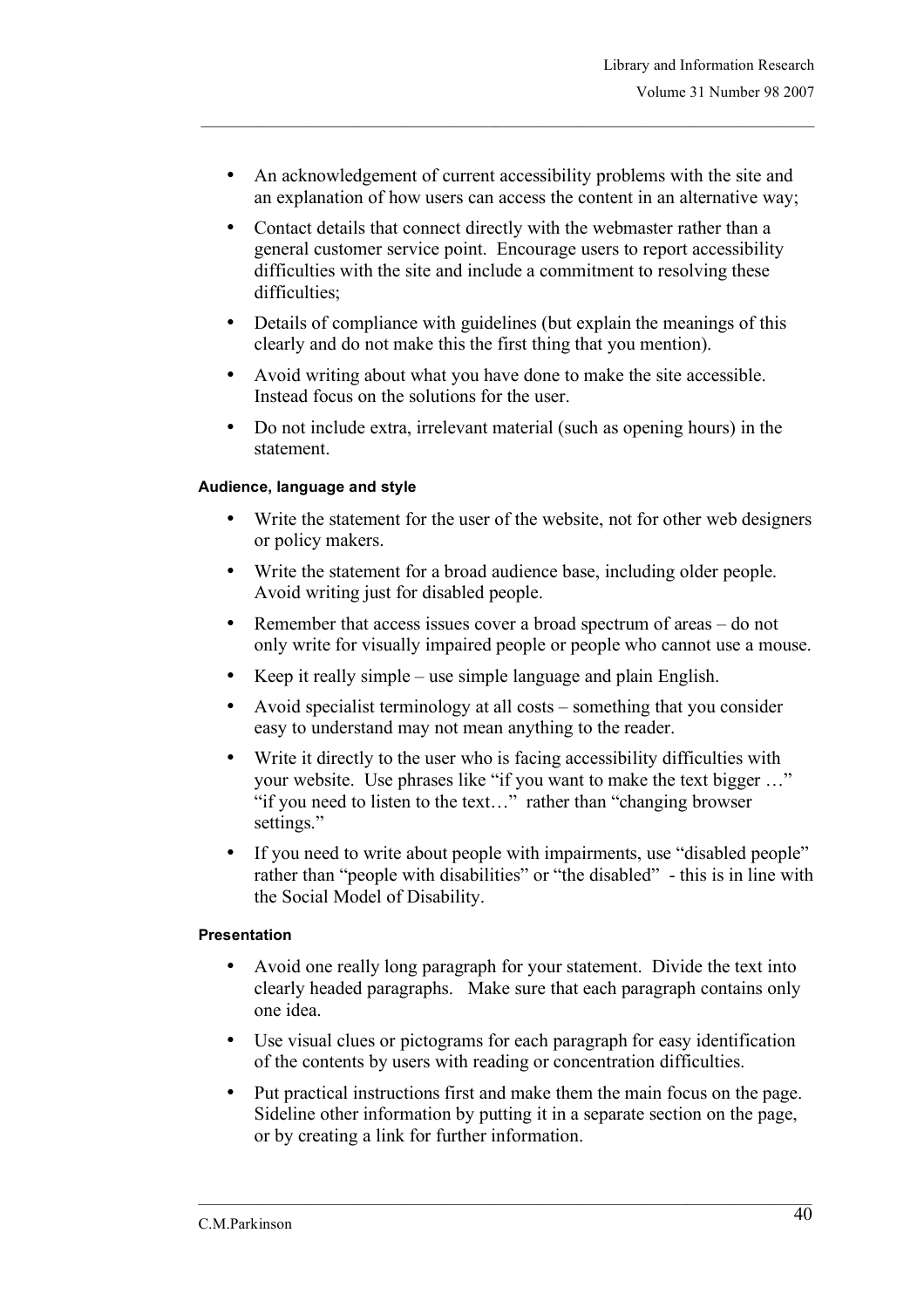- Put links to every section of the statement at the top of the page, to enable users to quickly jump to the section they need. Make the links meaningful and simple.
- Use diagrams and / or screenshots to explain how to change browser settings.
- Consider providing 'instant buttons' that generate an immediate change in text size or text / background colour.

### **Recommendations for further research**

This research has opened up several areas of potential research. Further study could be undertaken in the following areas:

- Significant differences were found in the presence and execution of statements in the high street and local government sectors. Further research could attempt to uncover the reasons behind the difference between the sectors and establish ways to improve performance. Questions include: What factors are involved with the decision to include a statement? What reasons are behind the clustering of statements in one sector and not in another? Of those organisations who do not have statements on their websites, why not?
- This study has looked at the accessibility statements of the high street and local government sectors. Further research could replicate the study in other sectors (e.g. higher education, voluntary sector) and make comparisons with the findings from this study.
- There is a lack of knowledge about accessibility statements from the perspective of the possible user. Further research with people with website access needs could answer many questions and test presumptions articulated by designers in discussion forums (e.g. that few people read accessibility statements, that an accessible site can easily be used without explanation, that people find accessibility help condescending).
- Research is also needed into the meaning of 'accessibility' to people with access needs, into their understanding of what an accessibility statement is and what it can be used for and the concepts that are raised in statements. Would they consider looking at a site's help page for similar advice, and is there is any connection between help and accessibility in their minds?
- Forum discussions suggest that there are mixed opinions about the value of accessibility statements amongst web designers. Further research could investigate in more detail the attitudes towards and mental concepts of accessibility statements amongst this group. Also what type of help for writing statements would they like to see?
- There is little mention of accessibility statements by official bodies and writers of advice for accessible web design. Further research could ask them about their opinions or positions on accessibility statements. Do they consider them to be useful? What is the reason for their near-silence on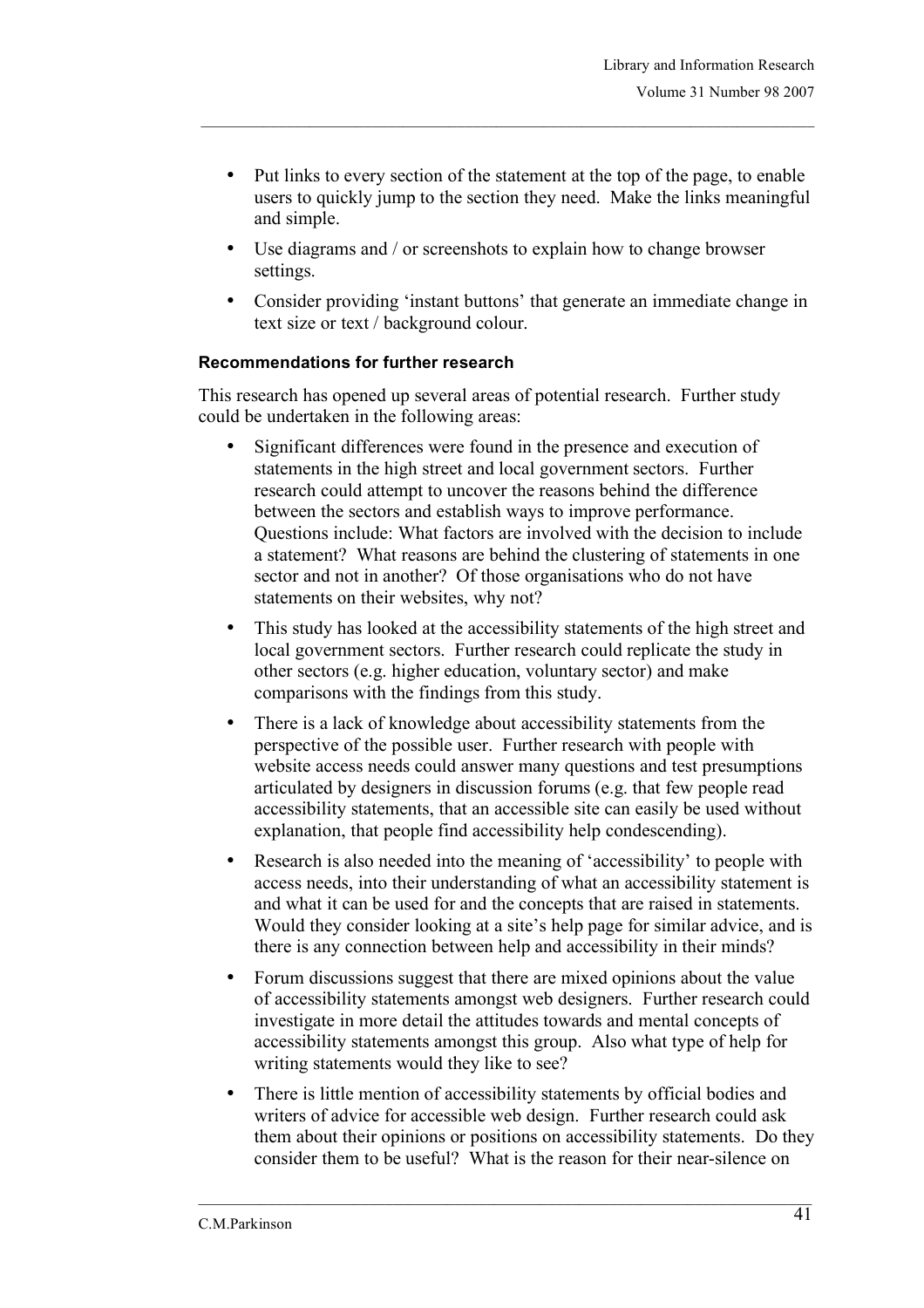the topic? Would they consider including advice on statements in the future?

Petrie, Badani and Bhalla (2005) found that sites with accessibility statements were no more accessible than those without statements, but untested observations when gathering data for this study questioned that finding. What is the relationship between accessibility statement presence and website accessibility?

# **References**

AccEase Limited (2005) *Bridging the digital divide: how are government websites meeting the accessibility needs of users? A survey of 150 government agency websites for the Office of Disability Issues.* URL: http://www.odi.govt.nz/documents/publications/bridging-the-digital-divide-nov-2005.pdf [accessed 12.4.06].

*British Companies: High Street Stores* (n.d.) URL: http://www.britishcompanies.co.uk/highstreet.htm [accessed 25.5.06].

British Standards Institution (2006) *PAS 78: 2006. Guide to good practice in commissioning accessible websites.* URL: http://www.drc.org.uk/library/website\_accessibility\_guidance/pas\_78.aspx [accessed 26.09.07].

Burgstahler, S. (2006) Web accessibility: guidelines for busy administrators. *Handbook of Business Strategy* [online], 7(1), 313-318. URL: http://www.emeraldinsight.com/Insight/viewContentItem.do?contentType=Article &hdAction=lnkpdf&contentId=1523742 [accessed 10.8.06].

Champion, D. (2006) Why size doesn't matter in setting web standards. *The Guardian* [online], 29 March. URL: http://society.guardian.co.uk/epublic/story/0,,1741315,00.html [accessed 10.05.06].

Chavan, A. and Steins, C. (2003) Doing the right thing. *Planning* [online], 69(7), 10-13. URL:

http://proquest.umi.com/pqdweb?did=379258791&Fmt=3&clientId=5238&RQT= 309&VName=PQD [accessed 30.6.06].

Clark, J. (2002) *Building accessible websites.* Indianapolis: New Riders Publishing.

Gibson, L. (2004) *Writing an accessibility statement*. URL: http://www.dmag.org.uk/resources/design\_articles/accessibilitystatement.asp [accessed 30.8.06].

Great Britain (1995) *Disability Discrimination Act 1995 (c. 50).* URL: http://www.opsi.gov.uk/acts/acts1995/1995050.htm [accessed 30.8.06].

Hochheiser, H. and Shneiderman, B. (2001) Universal usability statements: marking the trail for all users. *Interactions* [online], 8(2), 16-18. URL: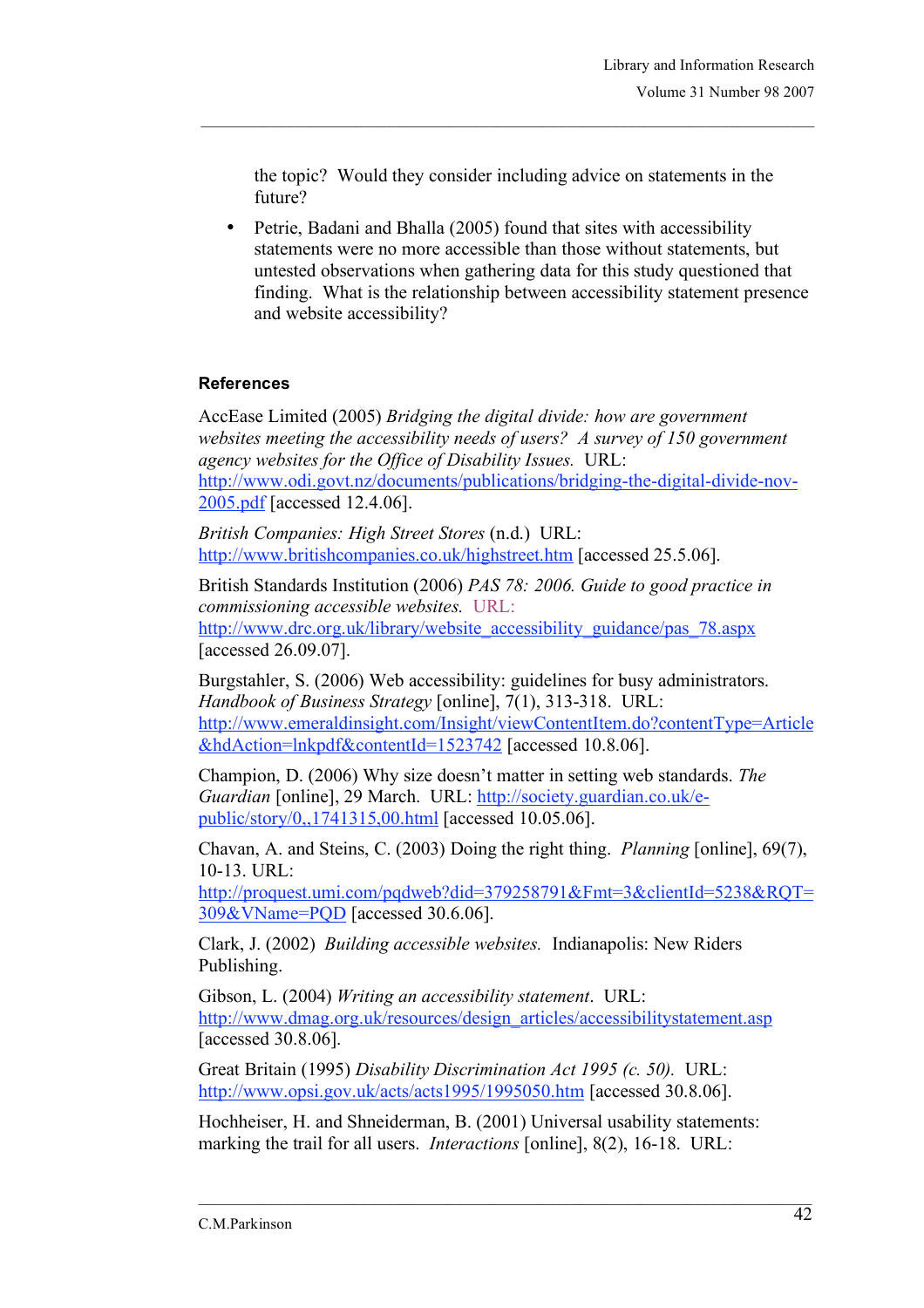http://portal.acm.org/ft\_gateway.cfm?id=1037130&type=pdf&coll=ACM&dl=AC M&CFID=486951&CFTOKEN=79021637 [accessed 24.6.06].

Jackson-Sanborn, E., Odess-Harnish, K. and Warren, N. (2002) Web site accessibility: a study of six genres. *Library Hi Tech* [online], 20(3), 308-317. URL:

http://www.emeraldinsight.com/Insight/ViewContentServlet?Filename=/publishe d/emeraldfulltextarticle/pdf/2380200306.pdf [accessed 23.04.06].

Johnson, A.M. and Ruppert, S. (2001) *Known campus statements on web accessibility.* URL: http://www.uwosh.edu/accessibility/papers/campuses.htm [accessed 25.7.06].

Lemon, G. (2005) *Writing a good accessibility statement*. URL: http://juicystudio.com/article/writing-a-good-accessibility-statement.php [accessed 10.05.06].

Petrie, H., Badani, A. and Bhalla, A. (2005) *Sex, lies and web accessibility: the use of accessibility logos and statements on e-commerce and financial websites*. Paper presented at the Accessible Design in the Digital World Conference, 23-25 August 2005, Dundee, Scotland. URL: http://www.bcs.org/server.php?show=ConWebDoc.3803 [accessed 16.09.07].

Phipps, L. et al (2004) Developing and publicising a workable accessibility strategy. *Ariadne* [online], (38). URL:

http://www.ariadne.ac.uk/issue38/phipps/intro.html [accessed 30.5.06].

Pilgrim, M. (2002) *Dive into accessibility: 30 days to a more accessible website. Day 30: creating an accessibility statement*. URL: http://diveintoaccessibility.org/day\_30\_creating\_an\_accessibility\_statement.html

[accessed 10.8.06].

Playforth, S. (2003) *Meeting disabled people*. London: Resource: The Council for Museums, Libraries and Archives.

Providenti, M. (2005) The art of the accessibility statement. *Internet Reference Services Quarterly* 10(1), 47-62.

Sloan, D., et al (2006) *Evaluating the usability of online accessibility information.* URL: http://www.techdis.ac.uk/index.php?p=3\_10\_10\_1 [accessed 30.8.06].

Tagish (2006) *County, district and borough council websites*. URL: http://www.tagish.co.uk/links/localgov.htm [accessed 27.6.06].

Thatcher, J. et al (2002) *Constructing accessible websites*. Birmingham: Glasshaus.

Tregaskis, C. (2002) Social model theory: the story so far… *Disability & Society* [online], 17(4), 457-470. URL:

http://taylorandfrancis.metapress.com/media/07wck7ce3mdyuld07aak/contributio ns/u/l/d/3/uld3bgutuvd962wq.pdf [accessed 29.8.06].